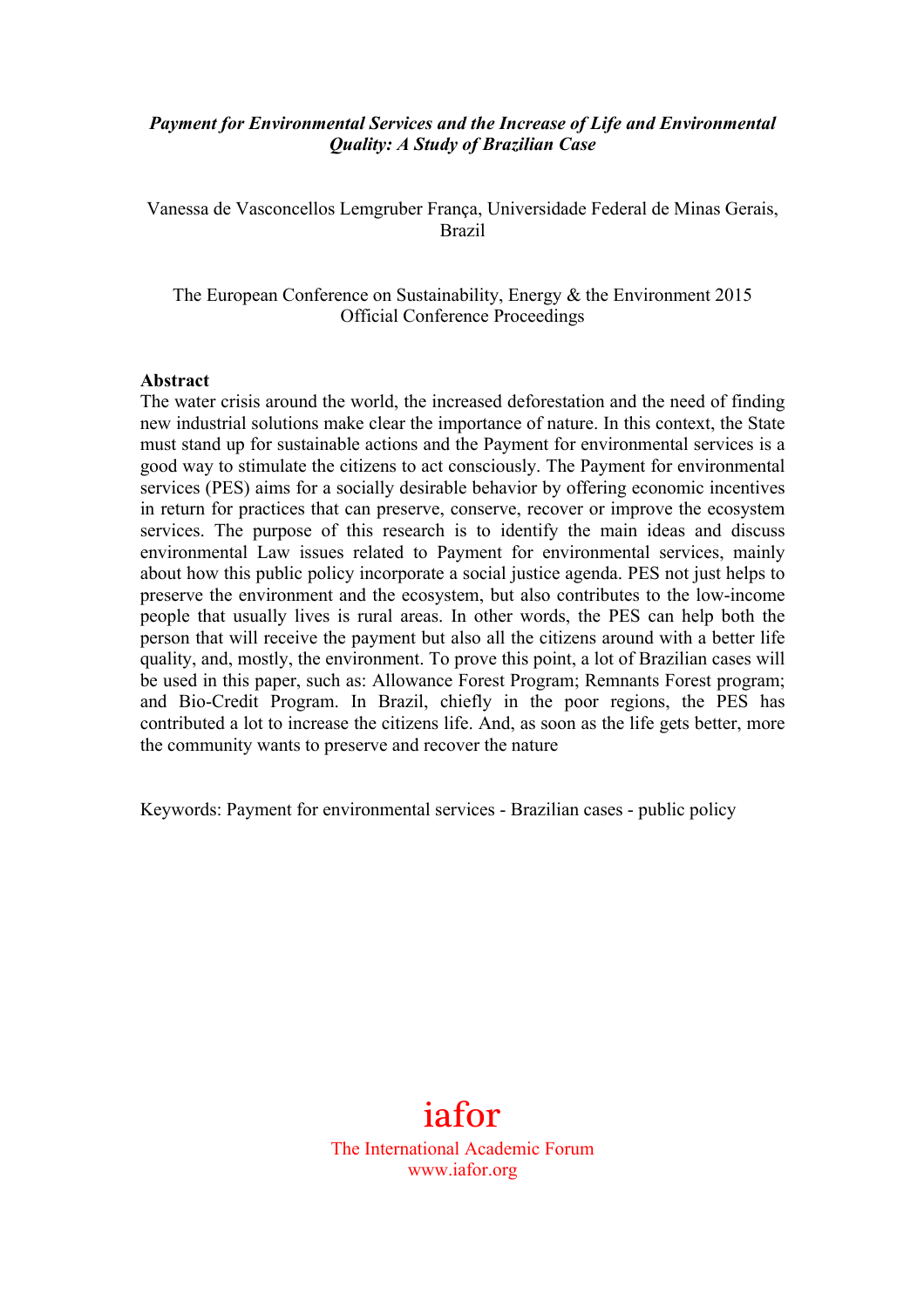#### **Introduction**

Most of developed nations are adopting, mostly since XX century, the capitalism production model, there is an increase of private exploitation of goods and the accumulation of wealth and the consequent depletion of nature. Thus, the predatory human behavior goes on to become harmful to the environment, especially in the West site of the Globe. The depredation of natural habitats, extinction of animal and plant species and the destruction of ecosystems, water waste and soil pollution are some examples of impacts that threaten the goods distribution such as water and food. The high level of human consumption puts us in collision with a sustainable development. Thereby, the natural resources of our planet show up scarce and finite. Under these circumstances, the need for sustainable consumption and industrial solutions to reduce pollution is more than necessary. In this context of finitude of natural resources and the increase of consumption, the State shall promote public policies to mitigate the harmful effects to the environment. The payment for environmental services (PES) shows up as an alternative to induce consumer awareness by the population.

The PSA goal is to modulate effects in society, to encourage preservation practices and preserve the enrionment. The initial purpose of this paper is to provide a national overview of payments for environmental services, identify some of the major PSAs adopted by federal government, pointing out the social and economic effects of these economic incentives. In addition to environmental benefits. The reasons that make PSA an ideal instrument for public policies will be highlighted as well.

#### **Payment for Environmental Services in Brazil**

The economic incentives for environmental conservation has a great importance in the preservation and restoration of biomes and maintenance of natural resources, as well as being strategic in the fight against poverty in rural communities (small farmers, extractive communities, indigenous people, etc.). When they are adopted as public policy, they have the ability to complement or strengthen the instruments of "command and control", that are traditionally used by the environmental law to materialize the protection, conservation and improvement of ecosystems.

Among the possibilities of economics incentive, the PES deserves special attention. PES has as defining contractual transaction by which the payer of environmental services – government or private source located on the condition that the user of environmental services in his own in a collective name – transfer funds or other form of remuneration to a provider of these services – individual or legal entity, puclic ou private, family or community group, met the eligibility criteria, maintains, or recovers the environmental conditions ecosystems. Its highlighted the worldwide commercialization of four environmental services with greater intensity and frequency, namely: carbon, biodiversity, water and scenic beuty. Each system has a form of payment for environmental service performed, and, in the PES-carbon systems are generally paid per ton of carbon not emitted into the atmosphere or kidnapped. In PES-biodiversity systems, paid up by species or hectare of protected habitat. In PES-water systems, paid by the maintaining or increasing the quantity and quality of water. In PES-beauty scenic systems, you pay for tourism services and photo permissions.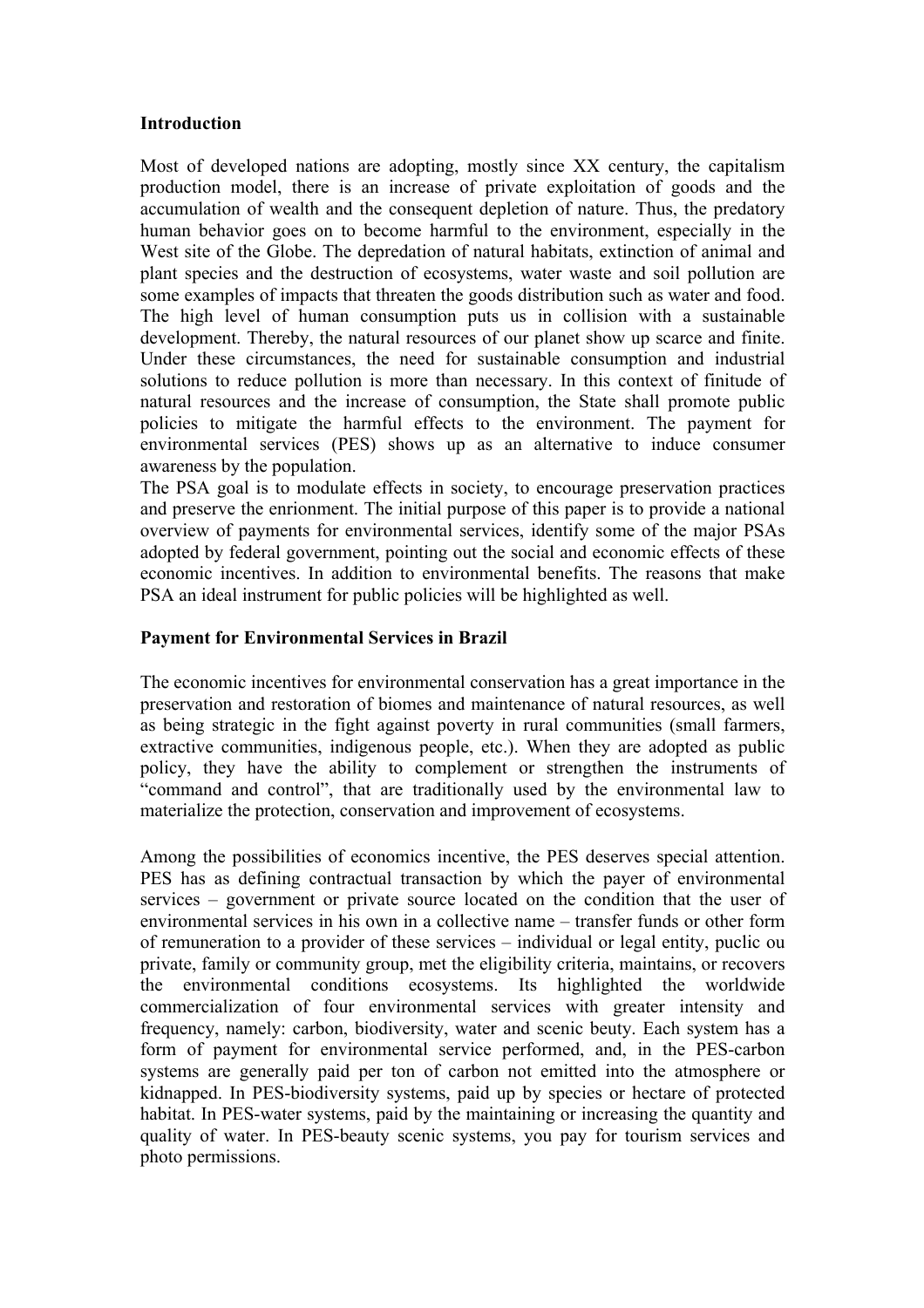The first PES experience is from Costa Rica, by the end of the 90s. It emerged because the country has faced the highest deforestation rates in the world. The issue became known in Brazil in the 90s as well. At that time, a law about the National Water Resources Policy has established the need to pay for water use and reinvestment in their own watershed. Later, in 2003, with the initiative of the federal government, began a social and environmental development program called ''Proambiente'', aiming at harmonizing the environmental conservation and rural development processes in the Amazon.

Currently are several PES initiatives in Brazil, such as the "Bolsa Floresta"(Green Grant) in the state of Amazonas, created in 2007, a pioneer in payment for environmental services to populations living in forested areas of the Amazon, committed to reduce deforestation and value the standing forest; the Conservative Water Project in the municipality of Extrema / MG (rivers that integrate the watershed that provide water to Cantareira System in São Paulo), which determines the reward for the environmental service of adoption of soil conservation practices, effective abatement purpose of erosion and sedimentation. The Ministry of the Environment identified in 2010, only in the Atlantic Forest, forty projects of water producers, 33 of carbon dioxide and five biodiversity market.

Another important federal PES is the Program to Support Environmental Conservation, known as "Green Grant". This policy provides quarterly grants of R\$ 300.00 for families of settlers, riparian, extractive, indigenous peoples, quilombolas and other traditional communities, living in extreme poverty (monthly per capita income of up to R\$ 70.00). To receive the funds, grantees must maintain on a sustainable basis (including economically) the vegetation cover of your property, explore the environment in order to ensure the sustainability of renewable environmental resources and ecological processes, biodiversity and other ecological attributes. In 2010 a Law Institute has researched about PES and has published the book named: "State System of PES: diagnosis, lessons learned and challenges for future legislation" to assess the experiences and the effectiveness of PES legislation in six Brazilian states (SP, MG, AM, AC, ES and PR). The research showed that developed PES programs were able to induce a change of behavior in the interviewed beneficiaries, resulting in the sustainable use of natural resources and the conservation of natural capital. Thus, for example, in Acre state, the State Program for Productive Units Certification modified the traditional system of agriculture adopted by the beneficiaries (family farmers), the Doing abandon the use of fire and replacing it with the use of agroforestry and other techniques such as "sustainable brushed".

In the same direction in the state of Minas Gerais, as a result of joining the program, beneficiaries showed an increase in environmental awareness and the abandonment of wood burning to produce charcoal as a source of additional income. In the state of Espírito Santo, in interviews with the beneficiaries, they made a point of stressing that the gains were visible because the water body that cut their property stopped dry and water quality has being improved. In addition to the environmental gain, the research found many positive effects of a social nature relating to the development of PES programs in each one of the states. Moreover, because of the priority given to small family farmers and traditional communities, it is clear that these programs have a strong component of social and economic inclusion, without compromising its environmental objectives.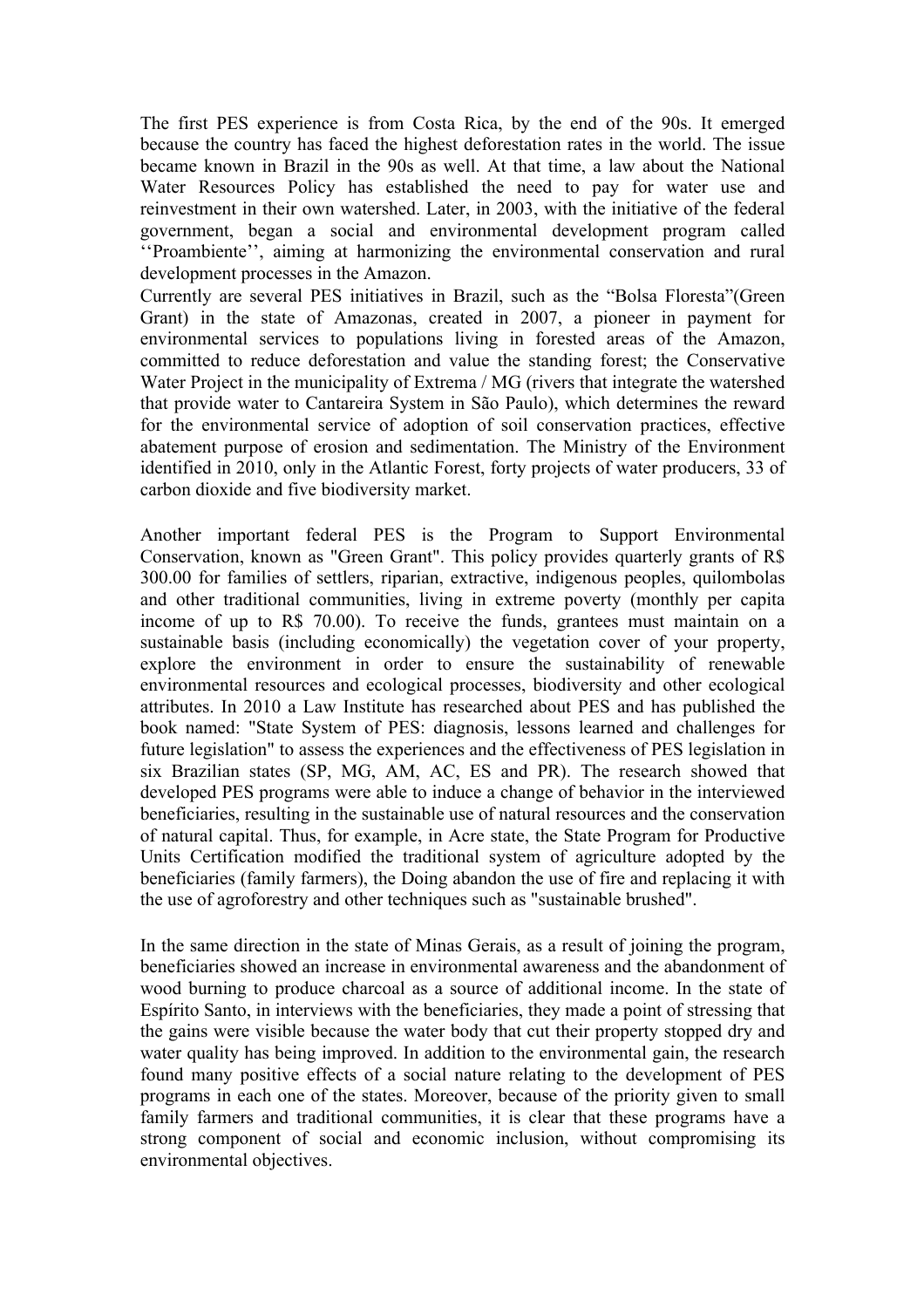Outstandingly, in the case of Amazonas State, satisfaction with the program is not necessarily linked to the value of monetary incentives received by beneficiaries (regarded by them as too low), but rather with non-monetary incentives. They are receiving a lot besides money with the "Bolsa Floresta", such as radio communicators, ambulances, boats, generators and wells. The same situation was observed in the state of Acre, where the beneficiaries assigned a much higher value non-monetary incentives they received, such as the construction of dams, seedlings of fruit trees, small animals and materials to build chicken coop. In programs with a strong social gore, the diffusion of knowledge of new sustainable techniques was verified by increasing food and economic security of beneficiaries.

From the experience of "Proambiente" and other private initiatives, several draft laws on PES have been proposed within the Chamber of Deputies, the Senate and at the state level, besides being addressed in different policies, laws and government programs. At the same time, it was through local initiatives, led by states, municipalities, basin committees and the private sector that the first practical experience gained strength. Currently, surveys point out that there are over 28 initiatives, including laws and decrees identified at state and federal levels, as well as federal bills still under discussion related to PES and REDD (Reducing Emissions from Deforestation and Forest Degradation) allies, being majority in the Southeast, South and North Brazil.

The establishment of a National Plan for Payment for Environmental Services, currently in the House of Representatives that the PL 792/2007 defines concepts, objectives, guidelines and actions of the National Policy on Payment for Environmental Services (PNPSA) establishes the National Register of payment for Environmental Services (CNPSA), the Federal program for payment for Environmental Services (PFPSA) and the Federal Fund payment for Environmental Services (FFPSA) and provides for the payment of contracts for environmental services. The several types for payment for environmental services are listed in Article 8 of the bill: direct payment provision, community, social improvements previously agreed, compensation linked to emissions reduction certificate from deforestation and degradation, as well as others that should be defined by an specific regulation.

## **Conclusion**

Payment for environmental services has great importance in the preservation and conservation of biomes, but may have a higher scope if the State improves the public policy, both in rural and urban areas. PES current programs have shown, in addition to environmental benefits, positive effects of socio-economic developments for the communities that are the target of this kind of public policy, highlighting the expansion of sustainable techniques, which enhance food security. Besides the direct benefits of PES (social, economic and environmental) that instrument has the ability to democratize access to sustainable technologies.